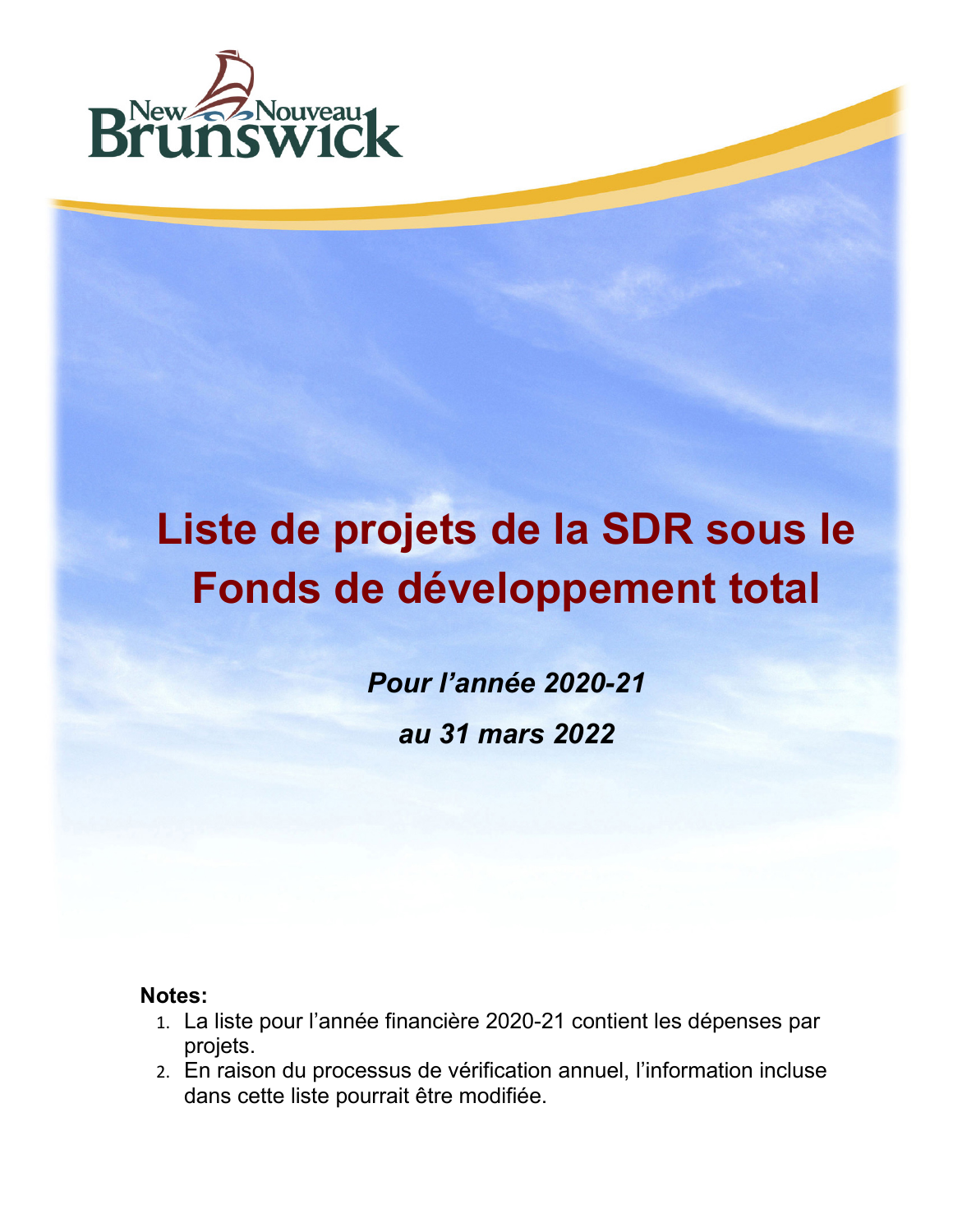## **RDC project List for the Total Development Fund for 2020-21 Liste de projet de la SDR pour le Fonds de développement total pour 2020-21**

| <b>Project</b><br>Projet | <b>Description</b>                                                                                 | <b>Expense</b><br><b>Charge</b> |
|--------------------------|----------------------------------------------------------------------------------------------------|---------------------------------|
| 10383                    | Université de Moncton, Campus de Moncton - Research &<br>Development / recherche                   | \$37,439                        |
| 10437                    | Opportunities New Brunswick / Contact NB Inc. - Economic<br>Development / développement économique | \$37,398                        |
| 10518                    | CCNB - Campus de Bathurst - Research & Development /<br>recherche                                  | \$65,716                        |
| 10575                    | Opportunities New Brunswick / University of New Brunswick -<br>Innovation / Innovation             | \$15,529                        |
| 10647                    | EXPANSION DIEPPE INC. - Economic Development /<br>développement économique                         | \$175,865                       |
| 1080                     | Atlantic Ballet Theatre of Canada Inc. - Economic Development<br>/ développement économique        | (\$3,000)                       |
| 11043                    | University of New Brunswick - Innovation / Innovation                                              | \$224,000                       |
| 11044                    | University of New Brunswick - Innovation / Innovation                                              | \$150,000                       |
| 11231                    | New Brunswick Craft Alcohol Producers Association Ltd. -<br>Administration / Administration        | \$63,892                        |
| 11248                    | - Study / Étude<br><b>Intergovernmental Affairs</b>                                                | \$25,941                        |
| 11266                    | Université de Moncton, campus de Shippagan - Research &<br>Development / recherche                 | \$34,587                        |
| 11332                    | CCNB - Campus de Bathurst - Research & Development /<br>recherche                                  | \$33,056                        |
| 11716                    | Transport Canada - Economic Development / développement<br>économique                              | \$1,000,000                     |
| 12206                    | THE HEART AND STROKE FOUNDATION, NEW<br>BRUNSWICK - Research & Development / recherche             | \$200,000                       |
| 12299                    | MONCTON INDUSTRIAL DEVELOPMENT LIMITED -<br>Agreement / Entente                                    | \$295,477                       |
| 12321                    | Université de Moncton, campus d'Edmundston - Research &<br>Development / recherche                 | \$231,645                       |
| 12519                    | - Marketing<br>Agriculture, Aquaculture and Fisheries<br>/ marketing                               | \$38,081                        |
| 12640                    | Agriculture, Aquaculture and Fisheries<br>Infrastructure / infrastructure                          | \$46,818                        |
| 12993                    | Opportunities New Brunswick - Marketing / marketing                                                | \$64,769                        |
| 13037                    | Université de Moncton, campus d'Edmundston - Research &<br>Development / recherche                 | \$112,815                       |
| 13254                    | Tourism, Heritage and Culture<br>- Event $/$<br>Trade Show / événement                             | \$20,000                        |
| 13371                    | PROVINCIAL HOLDINGS LTD. - GESTION PROVINCIALE<br>LTEE - Study / Étude                             | \$75,746                        |